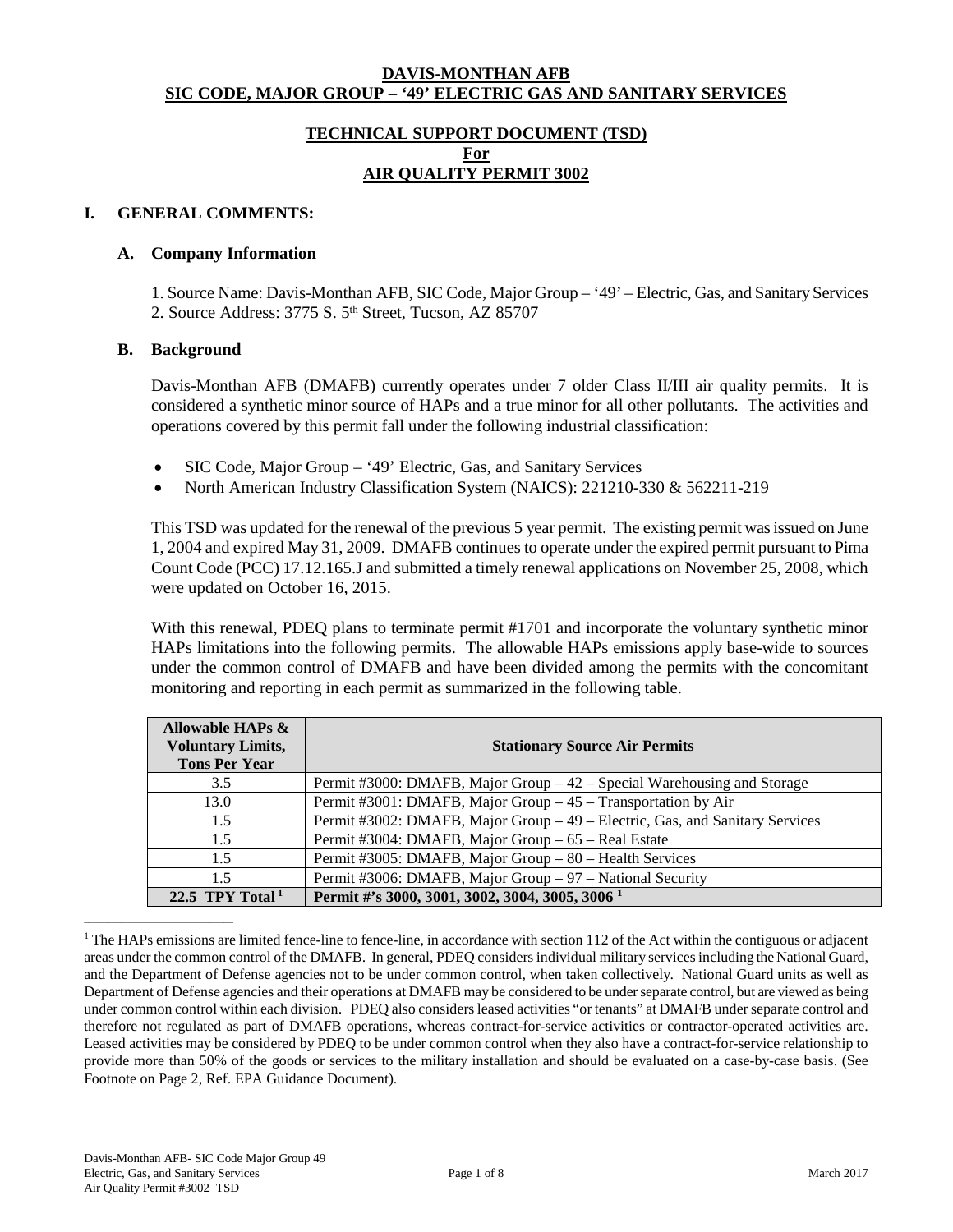### Permitting History

The Pima County Department of Environmental Quality (PDEQ) received a Title V permit application from DMAFB on May 9, 1995. Later, in April 1996 DMAFB submitted a significant revision to establish voluntary and federally enforceable emission limits on hazardous air pollutants (HAPs) to remain below major source levels under Section 112 of the Act and within the meaning in PCC 17.04.340.A.128.b. This was done in part to avoid federally applicable requirements in 40 CFR Part 63, Subpart GG – National Emission Standards for Aerospace Manufacturing and Rework Facilities. As a result, PDEQ issued Permit # 1701 to DMAFB in August of 1998 limiting the HAP emission to below major source levels and establishing DMAFB as a synthetic minor source of HAP.

Davis-Monthan AFB continued to operate under Permit #1701until the permit was renewed in 2003. At that time DMAFB submitted applications and a strategy to divide the operations and activities into functionally distinct industrial SIC Code Groupings, on the basis of the definition of a major stationary source under 40 CFR §70.2 and EPA Guidance.<sup>2</sup> PDEQ subsequently issued 7 separate synthetic minor stationary source permits for criteria air pollutants in June 2004 (Permit #'s 3000 – 3006), while maintaining the existing synthetic minor HAPs permit (Permit # 1701). Permit # 3003 was later terminated on December 2005 as a result of the removal of a lone diesel generator covered under the permit.

On May 28, 2009, DMAFB submitted a Title V application for the renewal and combination of the Criteria and HAPs permits into one permit. DMAFB later withdrew the Title V application on April 2, 2015 and reapplied on October 16, 2015 for synthetic minor permits under the functionally distinct industrial SIC Code Groupings.

## **C. Attainment Classification**

The DMAFB is located in an area that is in attainment for all pollutants.

## **II. SOURCE DESCRIPTION**

### **A. Process Description**

Davis-Monthan Air Force Base (DMAFB) is a key Air Combat Command (ACC) installation of the United States Air Force (USAF). The base is located approximately five miles south-southeast of downtown Tucson, Arizona. The 355th Fighter Wing (355 FW) is the host unit, providing medical, logistical, mission, and operational support to all assigned units. As the location of the USAF Materiel Command's 309th Aerospace Maintenance and Regeneration Group (AMARG), Davis-Monthan AFB is the aircraft boneyard for excess military and government aircraft. Davis-Monthan AFB is a large multi-faceted installation which is comparable in size and function to a small city. Specifically, the base has operations including, but not limited to: retail markets, hospital and dental clinics, public works, warehouse facilities, utilities, recreational facilities, an airfield, maintenance operations, and auto/wood hobby shops.

The activities and operations covered by this permit are those stationary sources which fall under the industrial classification SIC Code: Major Group 49 – Electric, Gas, and Sanitary Services(NAICS 221210- 330 & 562211-219)

The permitted activities and operations covered under this permit includes: various stationary rotating machinery including emergency and non-emergency engines.

\_\_\_\_\_\_\_\_\_\_\_\_\_\_\_\_\_\_\_\_\_\_\_

<sup>2</sup> Reference: EPA Guidance Document: Major Source Determinations for Military Installations under the Air Toxics, New Source Review, and Title V Operating Permit Programs of the Clean Air Act", dated August 2, 1996.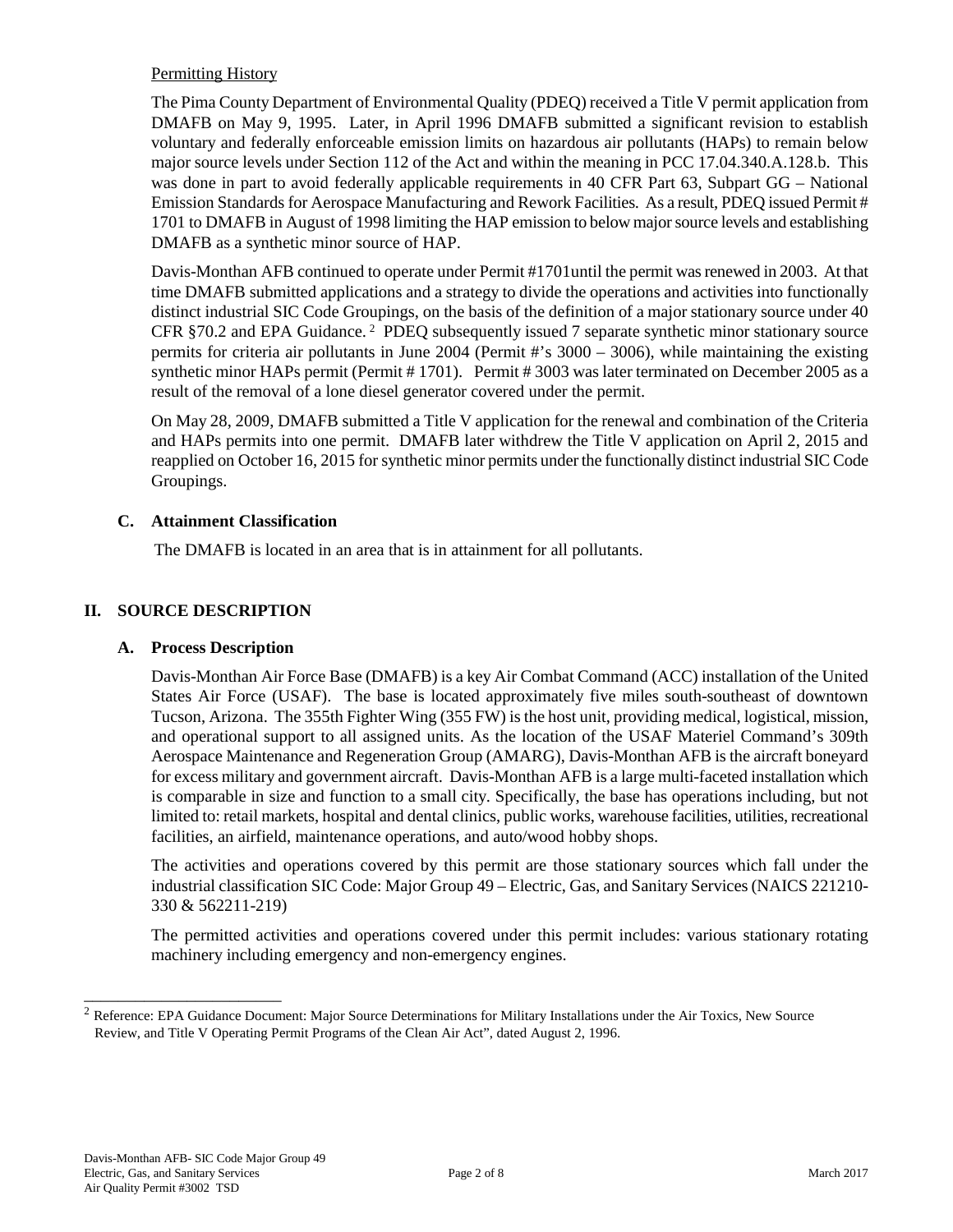### **B. Operating Capacity and Schedule**

The operating schedule at the facility is not limited and the equipment is permitted for operation 7/days/week, 24 hours a day, 365 days a year subject to the fuel and hour limitations in the equipment list.

#### **C. Air Pollution Control Equipment**

Post combustion controls may be employed as needed by the engine manufacturer's to comply with federal standards and requirements for internal combustion engines.

#### **III. REGULATORY HISTORY**

DMAFB is currently in compliance with all Pima County Code requirements.

#### **IV. EMISSIONS ESTIMATES**

DMAFB conducts activities and operations that have a potential to emit Hazardous Air Pollutants in excess of major source thresholds without voluntarily accepted emission limitations and operating restrictions in this and other permits to limit HAPs emissions to less than major source levels (< 22.5 tons/year).

Emission estimates for internal combustion engines were derived using standard emission factors and methods from AP-42 Compilation of Air Pollution Emission Factors – Volume 1: Stationary and Area Sources and/or factors in the Air Emissions Guide for Air Force Stationary Sources, October 2014 . The PTE has been calculated using the voluntary fuel limitations of diesel, natural gas, and gasoline proposed by the Permittee for firing in the engines and appropriate emission factors.

The permit also requires Permittee to maintain additional records for miscellaneous chemical/materials issuesfor sources covered by this permit (SIC major group '49') and to maintain a materials inventory system to track the mass of combined and individual HAP emitted from materials issues using mass balance methods.

| <b>Controlled<sup>1</sup></b> Facility-Wide Potential Emissions of Pollutants (tons/yr) |           |           |       |             |       |                 |                   |     |              |                              |
|-----------------------------------------------------------------------------------------|-----------|-----------|-------|-------------|-------|-----------------|-------------------|-----|--------------|------------------------------|
| <b>Conventional or Criteria Air Pollutant</b>                                           |           |           |       | <b>NSPS</b> |       | <b>HAPs</b>     |                   |     |              |                              |
| PM <sub>2.5</sub>                                                                       | $PM_{10}$ | <b>PM</b> | NOx   | VOC         | CO    | SO <sub>2</sub> | Lead <sup>2</sup> | N/A | <b>Total</b> | <b>Single</b><br>Formaldehye |
| 5.07                                                                                    | 5.07      | 5.07      | 81.08 | 25          | 25.77 | 4.15            | Negligible        | N/A | < 1.5        | < 0.8                        |

The following table outlines DMAFB's potential to emit pollutants.

<sup>1</sup> PTE is calculated on the voluntary limitation on the amount of fuels fired in the permitted emergency, non-emergency, and fire pump engines and voluntary HAPs limits.

### **V. APPLICABLE REQUIREMENTS**

#### **40 CFR, Part 60 Standards of Performance for New Stationary Sources**

| Subpart A General Provisions                                                      |
|-----------------------------------------------------------------------------------|
| Subpart IIII Standards of Performance for Stationary Compression Ignition Engines |
| Appendix A Test Methods                                                           |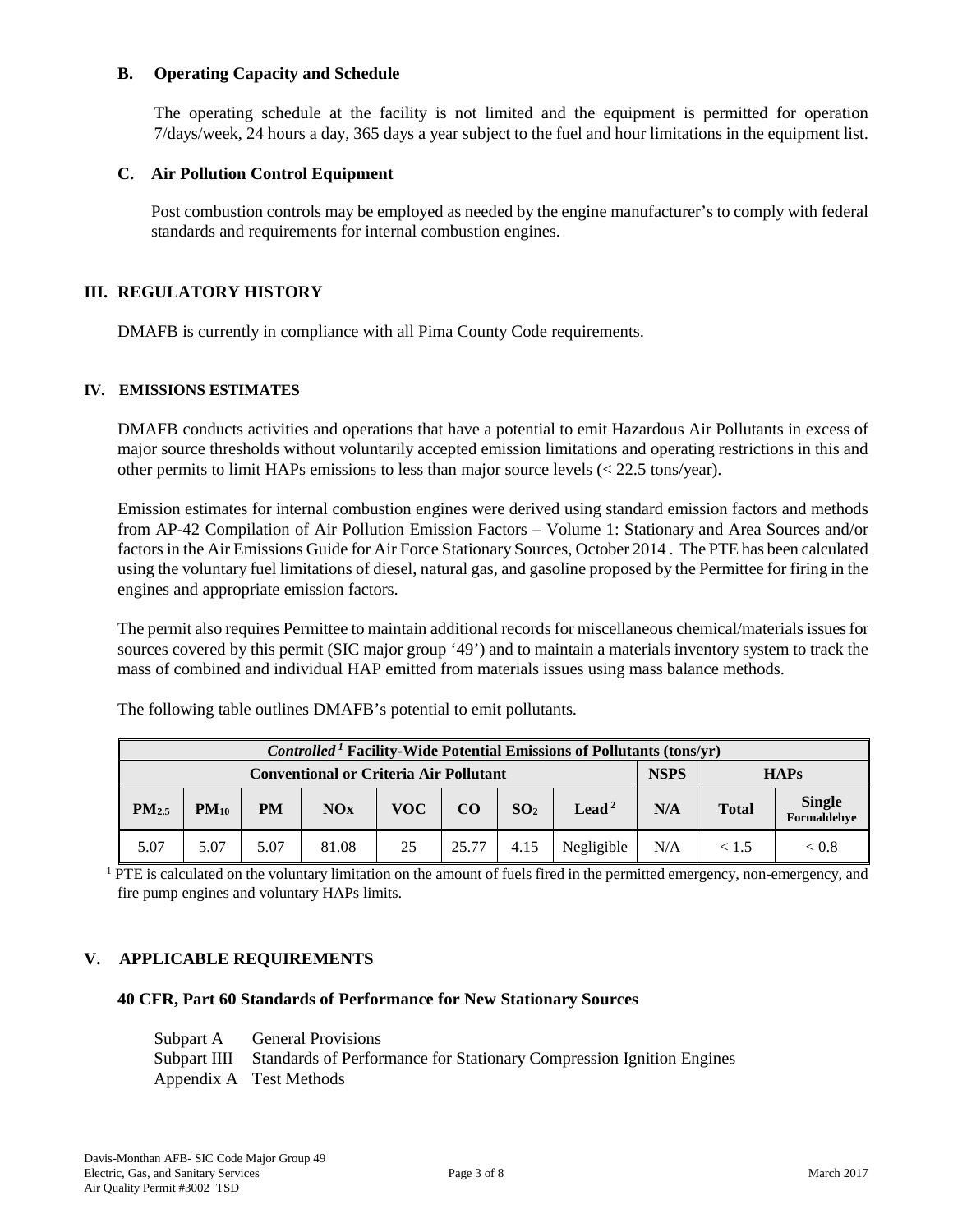#### **40 CFR, Part 63 National E missions Standards for Hazardous Air Pollutants for Source Categories**

Subpart A General Provisions Subpart ZZZZ NESHAP for Stationary Reciprocating Internal Combustion Engines

### **Pima County Code Title 17, Chapter 17.12 – Permits and Permit Revisions**

#### **Article I – General Provisions**

| 17.12.010 | <b>Statutory Authority</b> |
|-----------|----------------------------|
|-----------|----------------------------|

- 17.12.020 Planning, Constructing, or Operating Without a Permit
- 17.12.040 Reporting requirements
- 17.12.045 Test methods and procedures
- 17.12.050 Performance tests
- 17.12.080 Permit Display or Posting

#### **Article II – Individual Source Permits**

| 17.12.165 |  | Permit application processing procedures for Class II and Class III permits |  |  |
|-----------|--|-----------------------------------------------------------------------------|--|--|
|-----------|--|-----------------------------------------------------------------------------|--|--|

- 17.12.185 Permit contents for Class II and Class III permits
- 17.12.190 Permits containing synthetic emission limitations and standards
- 17.12.235 Permit Changes that require a permit revision
- 17.12.240 Procedures for certain changes that do not require a permit revision Class II or Class III
- 17.12.255 Minor Permit Revision
- 17.12.260 Significant Permit Revision
- 17.12.270 Permit Reopenings Revocation and reissuance Termination
- 17.12.350 Material permit condition

### **Article VI – Individual Source Permits**

17.12.520 Fees related to Class II and Class III permits

#### **Pima County Code Title 17, Chapter 17.16 – Emission Limiting Standards**

### **Article I – General Provisions**

- 17.16.010 Local rules and standards; Applicability of more than one standard
- 17.16.020 Noncompliance with applicable standards
- 17.16.030 Odor limiting standards

### **Article II – Visible Emission Standards**

- 17.16.040 Standards and applicability (includes NESHAP)
- 17.16.050 Visibility limiting standard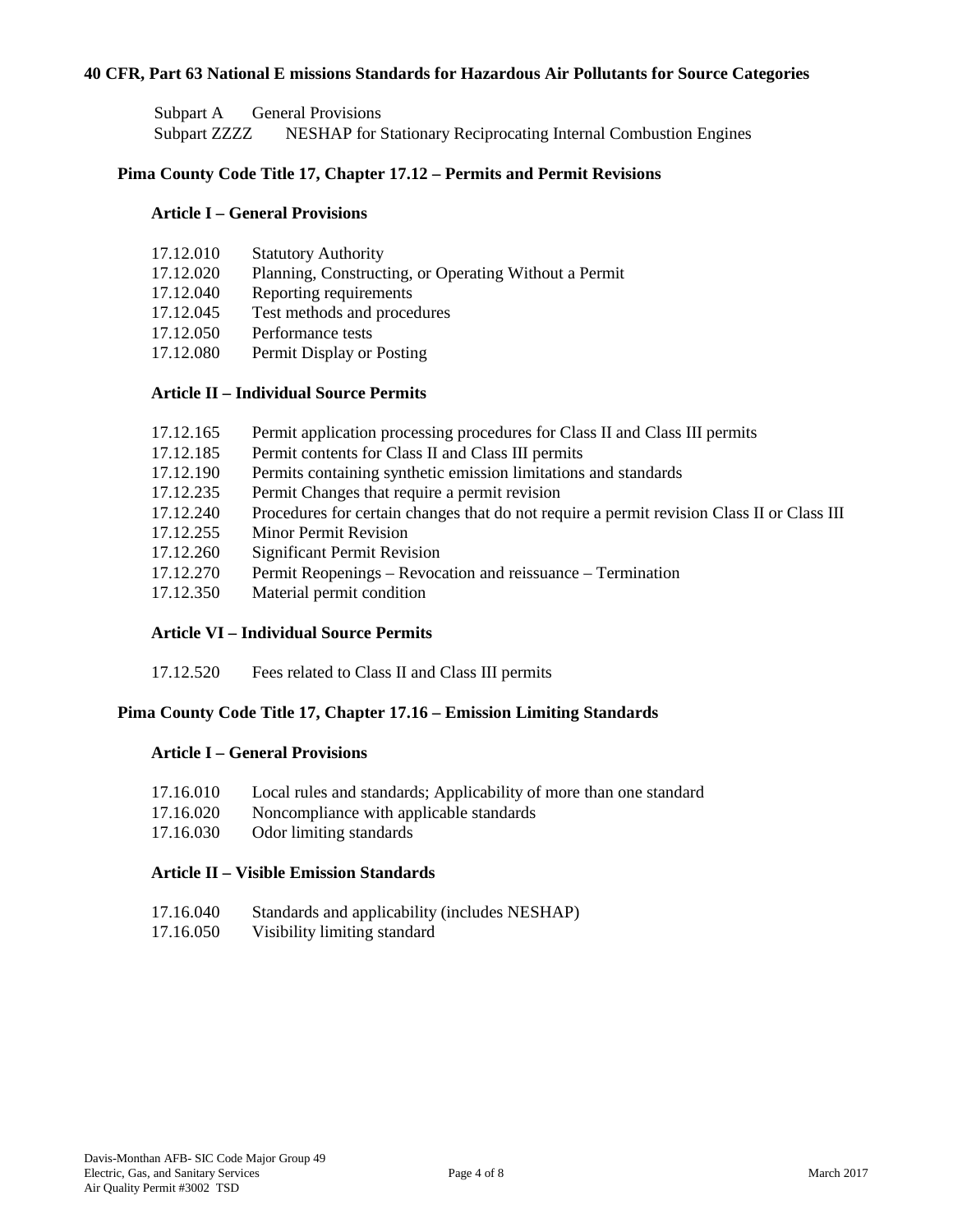## **Article IV – New and Existing Stationary Source Performance Standards**

| 17.16.130 | Applicability                                                     |
|-----------|-------------------------------------------------------------------|
| 17.16.230 | Standards of performance for storage vessels of petroleum liquids |
| 17.16.340 | Standards of performance for stationary rotating machinery        |
| 17.16.400 | Organic solvents and other organic materials                      |
| 17.16.430 | Standards of performance for unclassified sources                 |

### **Pima County Code Title 17, Chapter 17.20 – Emissions Source Testing and Monitoring**

| 17.20.010 | Source sampling, monitoring and testing |
|-----------|-----------------------------------------|
| 17.20.040 | Concealment of emissions                |

# **Pima County Code Title 17, Chapter 17.24 – Emission Source Recordkeeping and Reporting**

| 17.24.020 | Recordkeeping for compliance determination |
|-----------|--------------------------------------------|
| 17.24.050 | Reporting as permit requirement            |

## **VI. REQUIREMENTS SPECIFICALLY IDENTIFIED AS NON-APPLICABLE**

In accordance with PCC 17.04.340.A.(114) PDEO has determined that 8 runway barrier engines (8 units @ 65 hp) each), and a small 10 hp gasoline powered emergency generator are insignificant activities due to the estimated emissions from these units being de-minimus at less than 5 tpy of VOC and less than 0.1 tpy of HAPs.

## **VII. PERMIT CHANGES and APPLICABILITY DETERMINATIONS**

### **A. Permit and Permit Summary:**

The Specific Conditions have been organized into permit sections specific to the equipment and emission source categories at the facility. Some conditions in the previous permit may no longer apply or not be included. Conditions to voluntarily limit the emissions of HAPs from sources covered by this permit previously contained in Air Permit #1701 have been incorporated into the permit. The permit limits the amount of fuels (natural gas, diesel, and gasoline) that can be fired in the engines and provides corresponding monitoring and recordkeeping for these amounts in addition to the applicable federal emission standards and monitoring applicable for each of the emergency and fire pump engine classes. Additional monitoring for miscellaneous chemicals/materials usage and portable sources that may become stationary sources have also been added to Section 2 of the permit.

### **B. General Applicability (Section 1):**

This Section of the permit incorporates provisions relating the statutory authority, permit classification, and provides a summary of the permitted facility sources and the organization of the permit sections.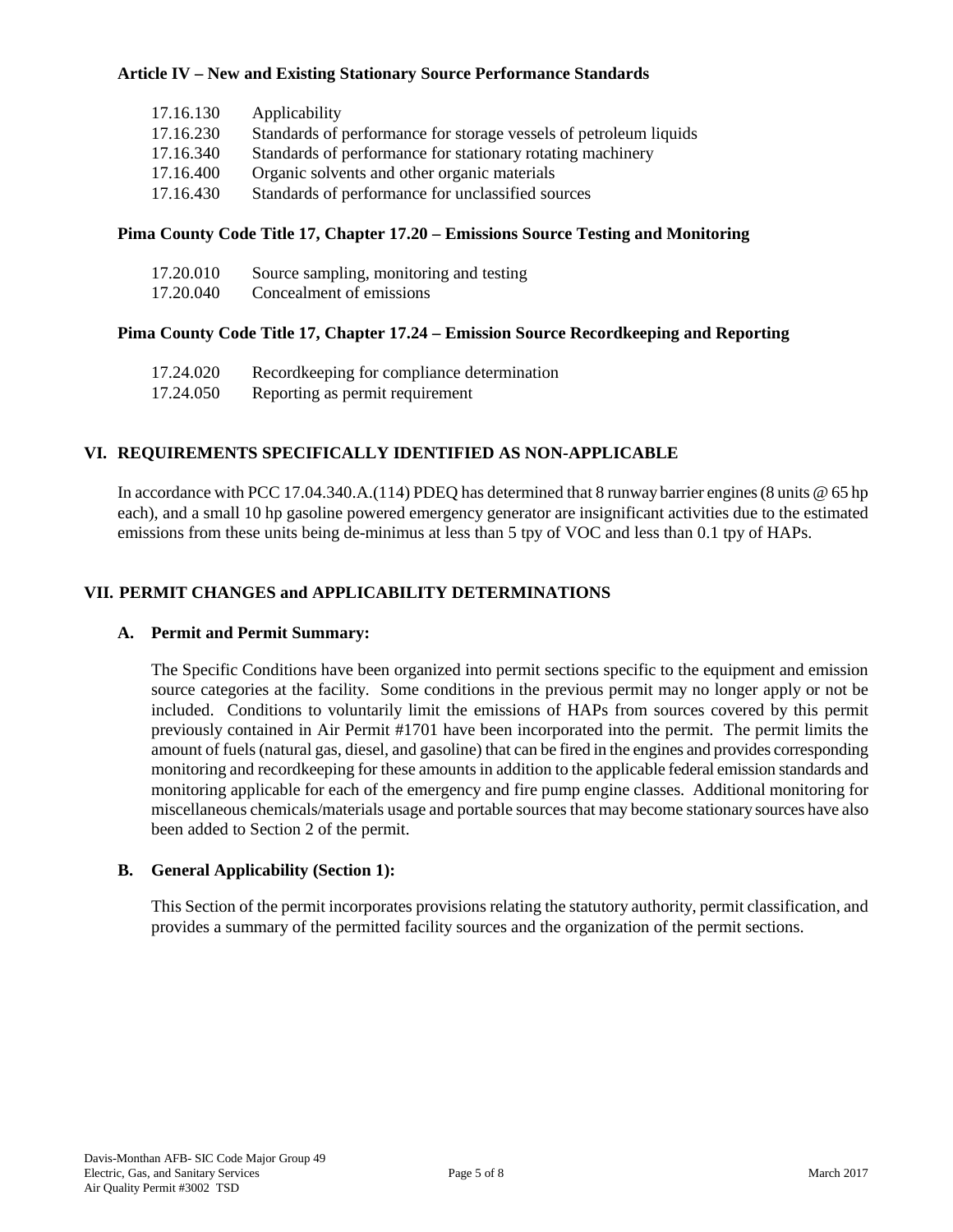### **C. Permit-Wide Operations (Section 2):**

This Section incorporates permit-wide provisions applicable to all sources covered under this permit and is used to streamline provisions applicable to the specific sources in other Sections of the permit. The facilitywide provisions include the following: voluntary emission limitations, general control standards, materials handling standards, odor limiting standard, opacity limit, visibility limiting standard, portable sources, miscellaneous chemical/materials use, and asbestos requirements for demolition and renovation activities. This Section also includes the facility-wide provisions for monitoring, recordkeeping, reporting requirements, facility changes, and testing requirements.

# **D. NESHAP for Stationary CI RICE (Section 3):**

This Section incorporates the specific federal limits and requirements for the operation of existing emergency stationary compression ignition engines subject to 40 CFR 63, NESHAP Subpart ZZZZ. The federal requirements limit these engines to less than 100 hours per calendar year for maintenance and testing and less than 50 of the 100 hours per year are allowed for non-emergency situations. There are no limitations for use of the emergency generators in true emergencies

## **E. NESHAP for Stationary SI RICE (Section 4):**

This Section incorporates the specific federal limits and requirements for the operation of two nonemergency stationary 4SLB spark ignition engines subject to 40 CFR 63, Subpart ZZZZ.

## **F. NSPS for Stationary Internal Combustion Engines 'ICE' (Section 5):**

This Section incorporates specific federal emission limits and requirements for installation and operation of emergency stationary compression ignition engines subject to 40 CFR Part 60, NSPS Subpart IIII. The federal requirements limit emergency engines to less than 100 hours per calendar year for maintenance and testing and less than 50 of the 100 hours per year are allowed for non-emergency situations if they qualify per 40 CFR 60.6640(f)(4)(ii). There are no limitations for the use of the emergency generators for true emergencies.

### **F. Specific Applicability Provisions (Section 6):**

This Section of the permit includes specific conditions on the applicability of the permitted facility sources and relates the specific applicability to source categories in each Section of the permit.

### **VII. Periodic Monitoring**

This is a Class II permit and as such does not include the mandatory submittal of a semiannual summary report of required monitoring or an annual compliance certification to the Control Officer. The permit requires the facility to maintain the required periodic monitoring records and/or reports on site.

### **IX. Control Technology Determination**

No control technologies needed to be determined; the source is not subject to RACT, BACT or LAER.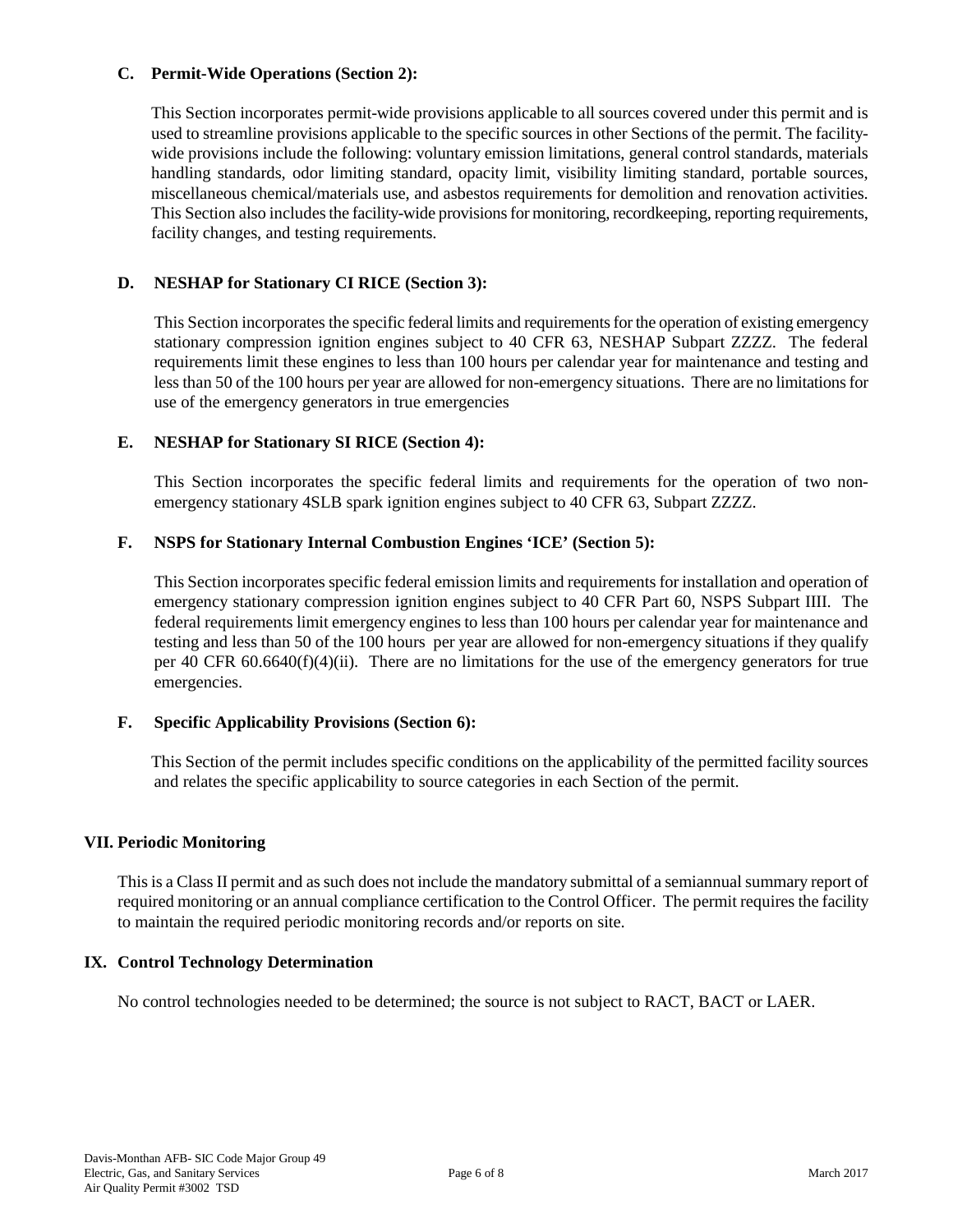## **X. Exclusion of PCC Particulate Matter Discharge Rate Standards**

The applicable PCC rules for the maximum particulate discharge rates are not normally included for Class II area source permits as explained below.

- For particulate matter sources, the calculated maximum particulate matter discharge rate, as provided in Title 17, yields maximum rates that far exceed the emissions expected from most typical area sources. For example a 200 ton/hour process source, which is typical for an average construction aggregate, screening operation, would be limited to a maximum particulate matter discharge rate of 40.4 lbs/hour or 177 tons/year. This limit far exceeds estimated emissions from typical sources using EPA AP-42 emission factors and the source is far more likely to exceed opacity and visibility limiting standards well before reaching this limit.
- With regard to fuel burning equipment, PCC 17.16.165.C limits the emissions of particulate matter from commercial and industrial fossil-fuel fired equipment (including but not limited to boilers). This limit is not normally included in permits because allowable emissions are consistently over an entire order of magnitude higher than EPA AP-42 estimated potential emissions. The chart below, illustrates the point.



#### **Comparison of Emissions of PM-10 for Boilers: PCC Allowable vs AP-42 Estimated**

Comparative Chart of Allowable Particulate Emissions Under Pima County Code, Title 17, and Estimated Potential Emissions based on EPA AP-42 Estimates for External Combustion Sources. Allowable emissions are consistently over ten times estimated potential emissions. Therefore, it is not necessary to include the standard in the permit explicitly, but by reference in Attachment 1.

### **XI. Exclusion of PCC Sulfur Dioxide Emission Standards**

Compliance with the fuel sulfur limitation requirements in the permit shall ensure compliance with the Sulfur Dioxide Standards of PCC 17.16.165.E and 17.16.340.F; which limit the emission of  $SO<sub>2</sub>$  to 1.0 pound per million BTU of heat input when burning low sulfur fuel. The definition of low sulfur fuel (PCC 17.04.340.A. "Low Sulfur Fuel") is fuel oil containing less than 0.9 percent sulfur by weight. "High Sulfur Fuel" is defined as fuel oil containing 0.9% wt. or more Sulfur. In accordance with EPA AP-42 Appendix A, page A-5, the heating value of diesel fuel is estimated at 137,000 BTU per gallon. Thus, 1 million BTU of heat input is equivalent to 7.3 gallons of diesel. At 7.05 lbs per gallon, 51.47 lbs of diesel will produce 1 million BTU. At 0.9% 51.47 lbs of diesel contains 0.46 lbs of sulfur. Combined with Oxygen to form SO2, and assuming 100% of the sulfur in the fuel forms SO2, this would yield 0.92 lb SO2 per 1MMBtu. Thus, low sulfur fuel oil will produce 0.92 lbs of SO2 per million BTU of heat input. This is roughly 8% less than the prescribed 1.0 pound SO2 per million BTU limit.